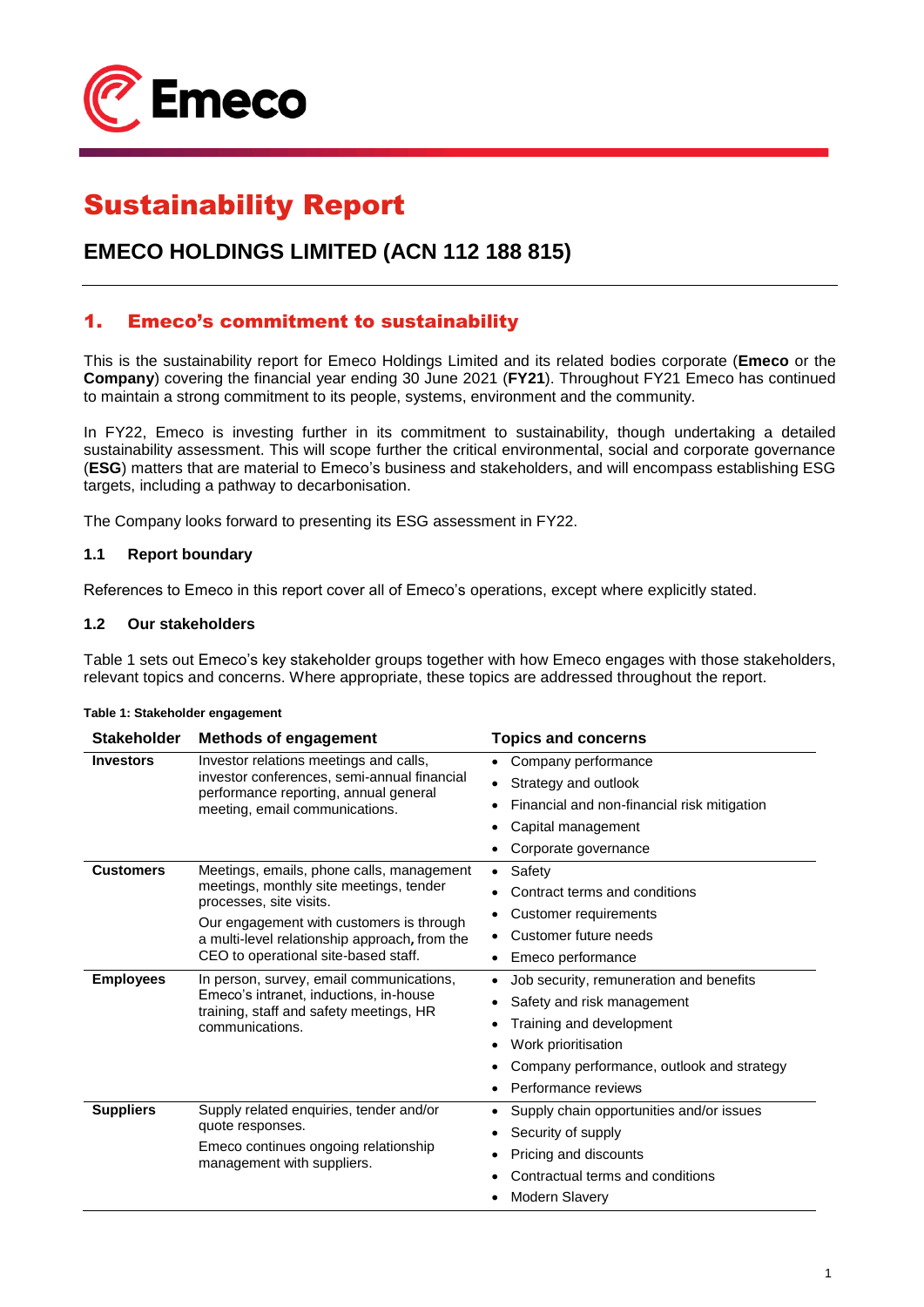#### **1.3 Material sustainability risk**

Emeco identifies and manages material exposures to economic, environmental, social sustainability and COVID-19 risks in accordance with its risk management framework.

#### *Economic*

Emeco's material economic risks are outlined in the Annual Report, which is available at www.emecogroup.com.

#### *Environmental*

Emeco conducts its operations to minimise environmental impact and its policy and procedures relating to waste management ensure compliance with environmental protection legislation. Environmental risk inspections undertaken across our operations drive the proactive monitoring of this policy. Environmental hazards including but not limited to pollutants, hazardous chemicals, noise and respiratory irritants continue to be monitored through health surveillance procedures.

A copy of Emeco's Environmental Management Policy is available at www.emecogroup.com.

#### *Social*

Emeco identifies safety threats to the workforce and community as a material social risk. Significant risks in Emeco's operations that could result in serious injury or fatality have been identified and categorised into 16 focus areas that are managed by Emeco's Core Risk Control Protocols. These protocols are supported by Emeco's Lifesaving Rules.

Further details on Emeco's people and safety are included in Section 2 below.

#### *Modern Slavery*

Emeco is committed to being a trusted partner of choice, creating meaningful value for customers and shareholders over the long term. As such, the way Emeco and its suppliers conduct business is integral to its success.

Emeco's first modern slavery statement under the Modern Slavery Act 2018 (Cth) (**Modern Slavery Act**) was published on 25 February 2021. A copy of this statement is available online at https://modernslaveryregister.gov.au/statements/1406/.

The detailed slavery analysis conducted by Emeco in FY20 (aided by specialists and technology providers) noted that the risk for Emeco is relatively low. Notwithstanding this, Emeco continued to develop its multi-prong strategy to assess, identify and mitigate the risks of modern slavery in its operations and supply chain.

During FY21 Emeco:

- undertook further detailed slavery analysis, including in respect of suppliers to the newly acquired Pit and Portal business. This analysis similarly showed a relatively low risk of modern slavery in Emeco's supply chain;
- established procedures to ensure that suppliers are aware of their obligations under Emeco's Supplier Code of Conduct in order to drive compliance with the modern slavery provisions in Emeco's policies and purchasing terms;
- instituted more stringent supplier screening processes including instituting protocols to categorise potential suppliers by industry segment and location; and
- provided ongoing education and promotion of reporting mechanisms to current and new staff.

Emeco's FY21 modern slavery statement will lodged in accordance with the requirements under the Modern Slavery Act (currently 31 December 2021).

#### *COVID-19*

The safety of Emeco's workforce remains a top priority. Emeco's COVID-19 response was swift and thorough, supported by responsive policies concerning travel restrictions, social distancing, isolation and hygiene, response plans both at Emeco and client premises and fitness for work declaration. Throughout FY21, COVID-19 has continued to be a focus with the business effectively responding to changing situations in varying state restrictions.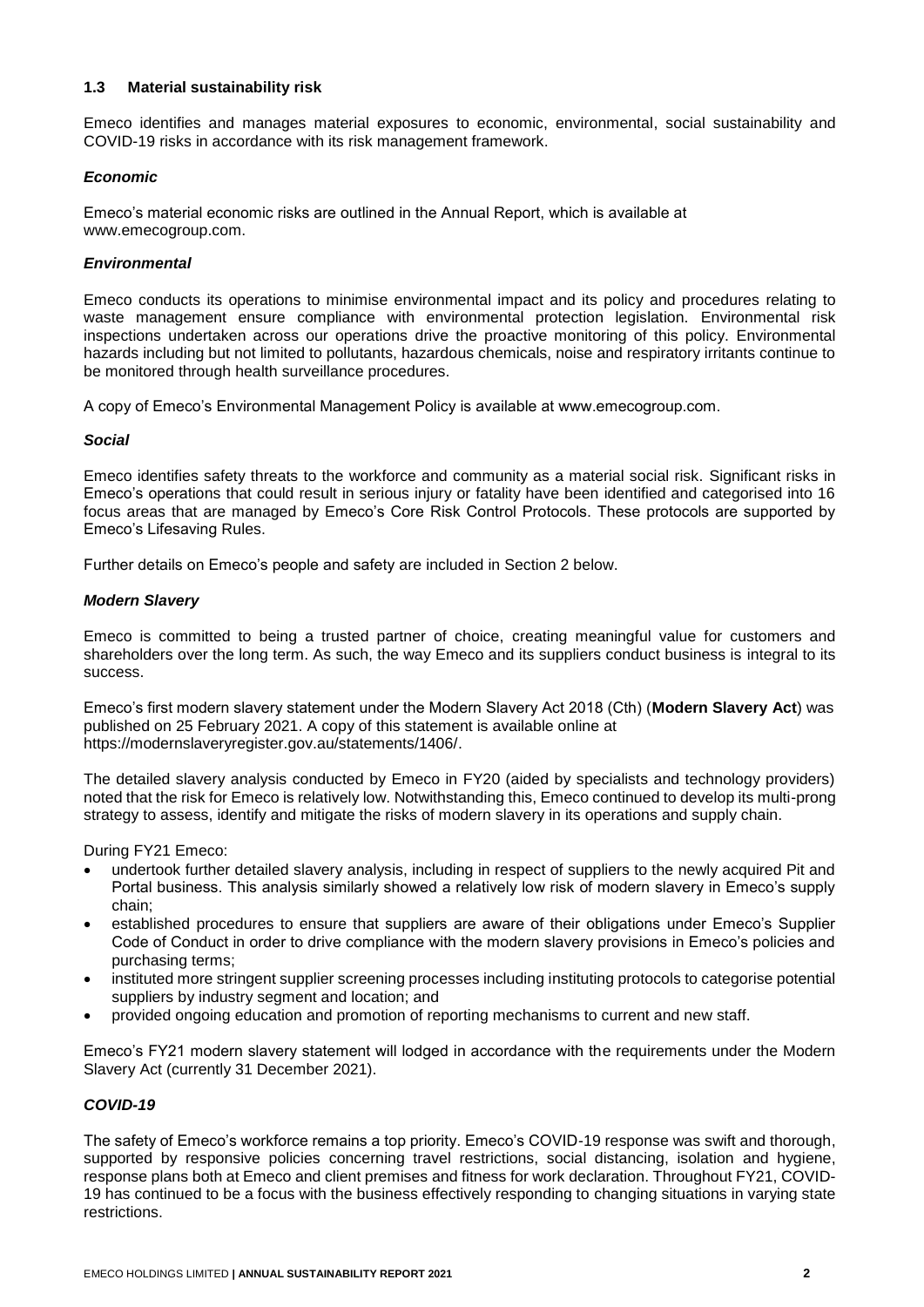Security of supply is continually assessed and managed, as are labour requirements and rosters with the aim to minimise the impact on individuals and operations.

COVID-19 management is underpinned by consistent communication from the CEO and senior leadership team.

## 2. People

#### **2.1 Health and safety**

Emeco's strategy and approach to safety remains at the core of the way Emeco conducts its business. Emeco continues to embed a zero-harm objective across all operations and Emeco. Safeguarding the lives and health of Emeco's people is integral to Emeco's operational discipline. Emeco's focus for FY21 continued to be promoting a positive safety culture, rolling out the "free kick" program to remove any negative connotations associated with "near misses". Emeco also continued to leverage technology with the development and roll out of a safety interaction application to facilitate the recording of safety interactions. Emeco continues to drive cultural change supported by continued development of core risk control protocols and safe work procedures.

In FY21, Emeco continued to strengthen partnership with Emeco's vendors focused on ensuring alignment to Emeco's business plans and safety values. A bottom-up approach to the review of Emeco's Safe Work Method Statements (**SWMS**) enabled Emeco to leverage on the technical skills of frontline teams and leaders to strengthen critical controls. The SWMS process continues to be a focus specifically targeting high risk activities.

#### **2.2 Safety performance**

# **TRIFR<sup>2</sup> LTIFR<sup>3</sup>** RWIFR<sup>4</sup> MTIFR<sup>5</sup> **Emeco Group 2.1 0.0** 1.7 0.4

|  |  | Table 3: 5-year LTIFR & TRIFR performance |
|--|--|-------------------------------------------|

**Table 2: FY21 safety performance frequency rate (FR)<sup>1</sup> measures** 

| Table 3. 3-year Lin K & HM K performance |             |             |             |             |             |  |  |  |
|------------------------------------------|-------------|-------------|-------------|-------------|-------------|--|--|--|
|                                          | <b>FY21</b> | <b>FY20</b> | <b>FY19</b> | <b>FY18</b> | <b>FY17</b> |  |  |  |
| <b>LTIFR</b>                             | 0.0         | 0.0         | 0.0         | 0.0         | 0.0         |  |  |  |
| <b>TRIFR</b>                             | 2.1         | 2.9         | 4.6         | 1.2         | 2.2         |  |  |  |

The ultimate success in achieving a zero-harm workplace depends on the engagement of Emeco's people. We continue to focus on the development of our personnel to improve our capability with training and development being an even larger focus going forward.

Lost Time Injury Frequency Rate (**LTIFR**) across Emeco remained at 0.0 as at 30 June 2021, and the Total Recordable Injury Frequency Rate (**TRIFR**) decreased from 2.9 to 2.1. Through the use of risk assessment practices and leadership safety interactions Emeco continues to focus on reducing injuries in the workplace.

There were no fatalities recorded across Emeco operations for FY21.

#### **2.3 Employee development**

Emeco's people are its priority. Emeco continues to support its workforce in their work and personal lives. Emeco provides third party employee assistance which is readily available to all employees and their extended families.

<sup>1</sup> The Frequency Rate (FR) is the number of injuries/illness for required indicator multiplied by million hours worked divided by total exposure hours.

<sup>&</sup>lt;sup>2</sup> Total Recordable Injury Frequency Rate: a combination of Fatalities, Lost Time Injury, Restricted Work Injury and Medically Treated Injury.

<sup>&</sup>lt;sup>3</sup> Lost time incident frequency rate: Injury resulting in lost time

<sup>4</sup> Restricted work injury frequency rate: Injury resulting in modified or restricted duties

<sup>&</sup>lt;sup>5</sup> Medically treated injury frequency rate: Injury resulting in medical treatment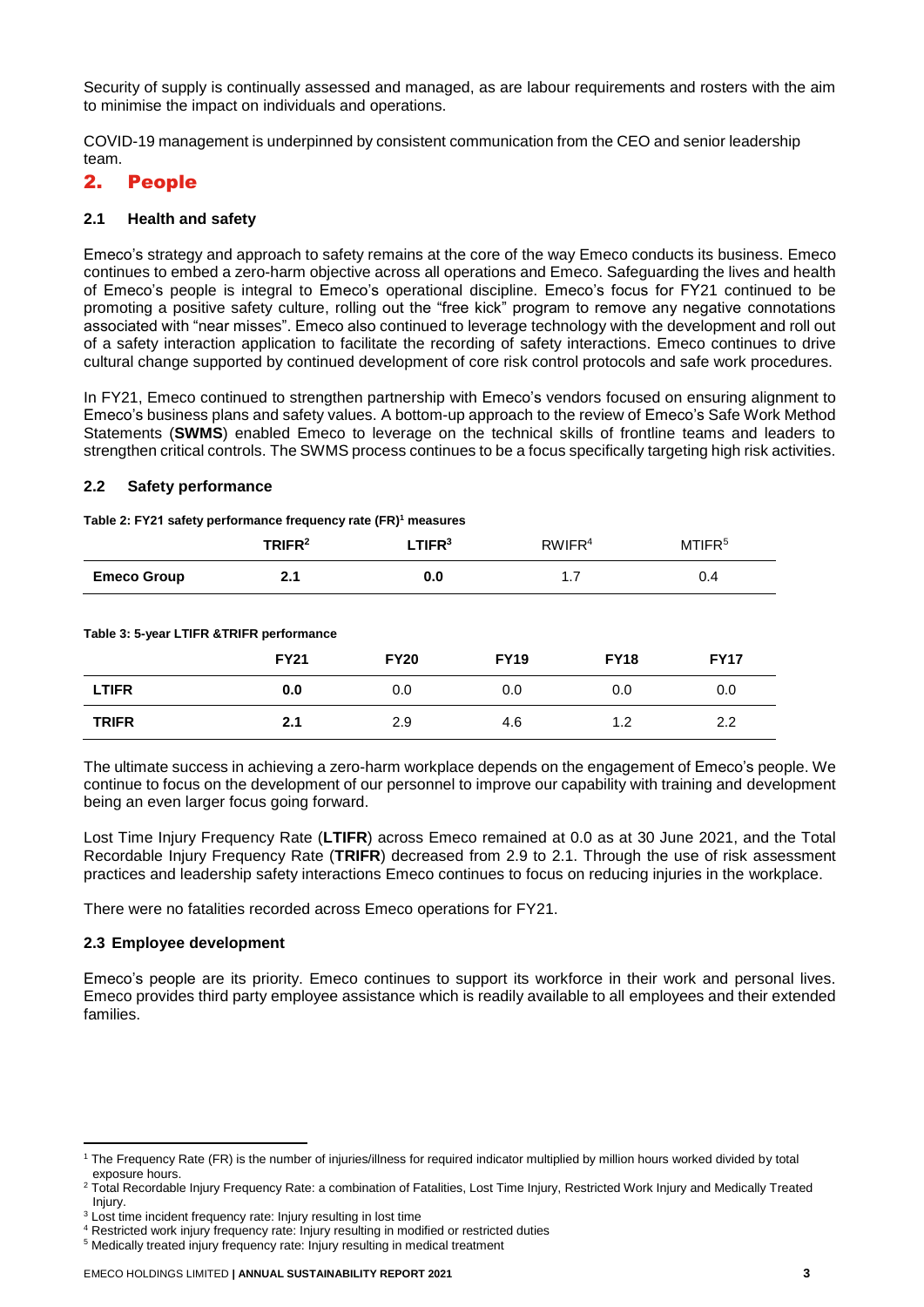In FY21, Emeco increased its ongoing investment into its people and commenced Project Align. The project engaged with the entire workforce to establish the shared vision and values of the Company and its people, and is also targeting greater employee engagement and focussing on long-term employee retention and development.

Investment in training and development of Emeco's people enables them to fulfil their role requirements effectively and expand their necessary skills for personal development. Project Align is also a key pillar in building long term employee development plans for continued career development of Emeco's talented people.

Project Align also guided the formation of Emeco's Community Engagement Committee in FY21, which steers the direction of the Company's community engagement. The committee is targeting increased involvement in our local communities and further contributions to causes important to Emeco's people.

Emeco increased the number of apprentices in the business from 50 to 63 in FY21 and added an extra training and apprentice coordinator in the eastern part of the business to support this growth. Apprenticeship development continues to remain an important focus for the business.

As an equal opportunity employer Emeco is committed to working in partnership with the Indigenous communities to increase their job opportunities within Emeco and in the wider community. Emeco takes reasonable steps to provide employment opportunities and career paths to improve long term employment outcomes and enhance a successful and equitable future for Indigenous Australian's.

With changing market forces, and the demand for skilled labour increasing, Emeco continues to invest further in developing the skills of employees to not only aid Emeco as a whole, but also benefit Emeco's employees. Emeco believes that this approach will reaffirm and maintain its position as an employer of choice.

#### **2.4 People data**

Emeco's focus in FY21 was the continued growth of our permanent workforce. Permanent staff provides stability to allow for continued service excellence for Emeco clients. Emeco's workforce has grown by 30% from 869 at June 2020 to 1,128 at June 2021.

Emeco has maintained a tight control on overhead numbers ensuring that its support workforce is lean and fit for purpose in delivering successful outcomes for the business.

Detailed below are the current numbers of employees.

#### **Table 4: Employees by contract**

|           | Number of employees as at 30 June 2021 |                                  |                                  |                                  |        |       |  |
|-----------|----------------------------------------|----------------------------------|----------------------------------|----------------------------------|--------|-------|--|
| Region    | <b>Full time</b><br>(perm)             | Part time <sup>6</sup><br>(perm) | <b>Full time</b><br>(fixed term) | <b>Part time</b><br>(fixed term) | Casual | Total |  |
| Australia | 1.049                                  | 20                               | 46                               |                                  |        | 1.128 |  |

<sup>&</sup>lt;sup>6</sup> Part-time covers those working less than 38 hours week.

EMECO HOLDINGS LIMITED **| ANNUAL SUSTAINABILITY REPORT 2021 4**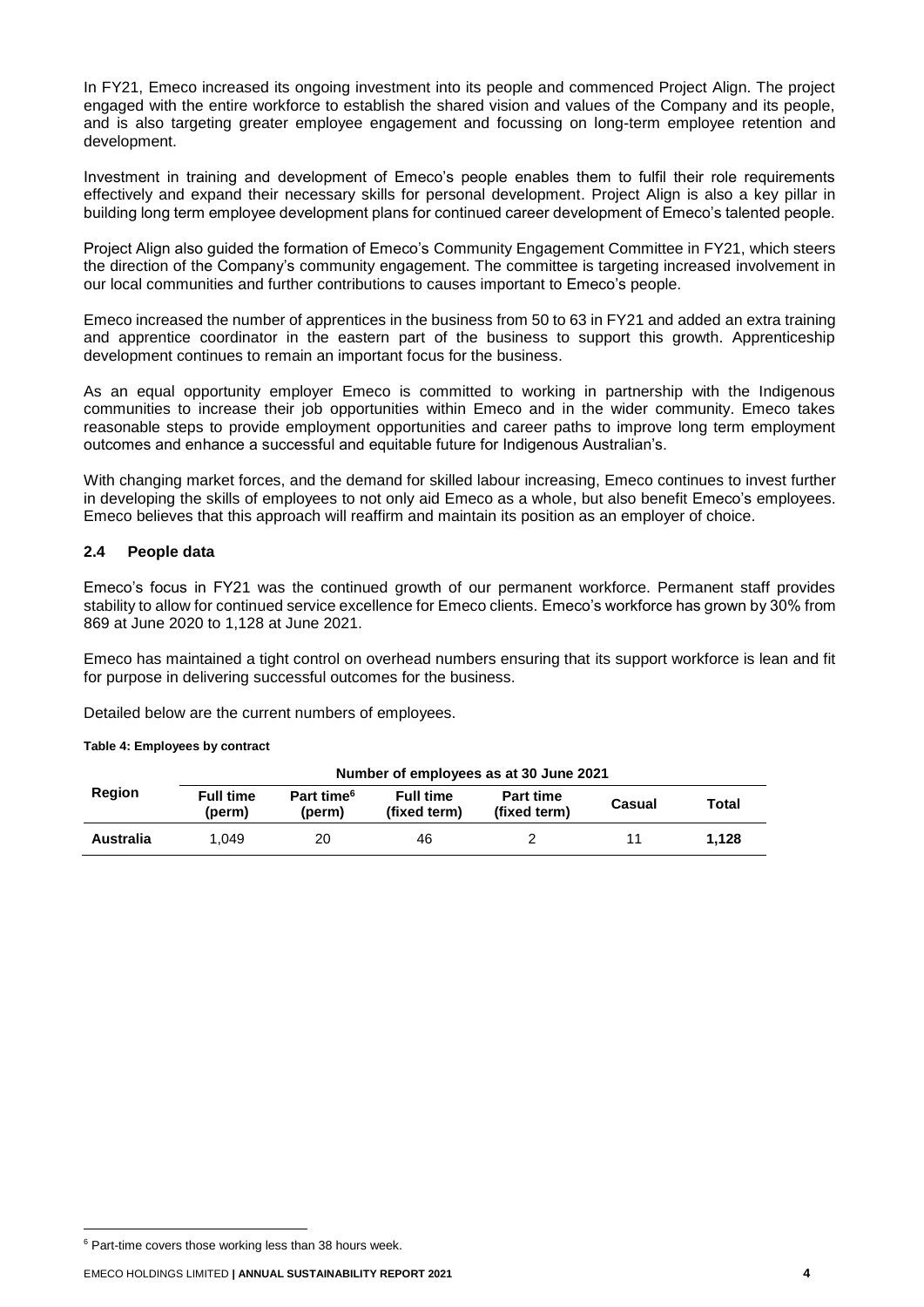#### **Table 5: Group workforce by job classification, gender and age**

|                                 |       | Gender         |                |             | Age              |              |                |
|---------------------------------|-------|----------------|----------------|-------------|------------------|--------------|----------------|
| Job classification <sup>7</sup> | Total | <b>Female</b>  | <b>Male</b>    | < 30<br>yrs | $31 - 40$<br>yrs | 41-50<br>yrs | $51 + yrs$     |
| CEO                             | 1     |                | 1              |             |                  |              |                |
| Key Management Personnel        | 2     | 1              | 1              | ۰           | 1                | ۰            | 1              |
| <b>General Managers</b>         | 8     | 1              | $\overline{7}$ |             | 2                | 4            | 2              |
| Senior Managers                 | 16    | 3              | 13             | ۰           | 5                | 9            | 2              |
| <b>Other Managers</b>           | 111   | $\overline{2}$ | 109            | 6           | 26               | 36           | 43             |
| Professionals                   | 106   | 29             | 77             | 8           | 50               | 26           | 22             |
| Technicians and trade           | 447   | ۰              | 447            | 134         | 151              | 97           | 65             |
| Clerical & Administrative       | 77    | 65             | 12             | 22          | 26               | 15           | 14             |
| <b>Sales</b>                    | 8     | ٠              | 8              | ۰           | 3                | 3            | $\overline{2}$ |
| Machinery operators & drivers   | 241   | 19             | 222            | 77          | 82               | 46           | 36             |
| Labourers                       | 47    | 5              | 42             | 10          | 15               | 8            | 14             |
| Apprentice                      | 64    | 1              | 63             | 61          | 2                | 1            |                |
| Total                           | 1,128 | 126            | 1,002          | 318         | 363              | 246          | 201            |

#### *Diversity*

Emeco values and embraces diversity in the workforce and strives to provide an inclusive environment where all workers can thrive. Emeco recognises that diversity and inclusion is an important part of Emeco's culture and its business, and contributes to achieving great results for Emeco, Emeco's customers, stakeholders and the broader community.

Each year Emeco's board sets measurable objectives to achieve workplace diversity. These are aimed at:

- Building a diverse workforce
- Promoting diversity in the workplace
- Eliminating gender pay gap

At a Board level, gender diversity remains a priority when considering changes to the Board's composition, with Emeco aiming to meet gender diversity objectives set out in the ASX Corporate Governance Principles and Recommendations. Emeco appointed one director during FY21 to fill the vacancy arising from the resignation of Darren Yeates. Female candidates to join the board were considered, however, the highly experienced operational skillset of Mr Kane was assessed as being the best to fill the needs of the Board at the time.

Women continue to maintain a strong representation at senior levels within the business and currently fill 19.2% of these roles. Overall, women represent 11.2% of the workforce within the group at 30 June 2021, which is a small decrease from 12.1% in FY20.

Emeco set an ambitious target of increasing the proportion of female employees in the workforce by 10% during FY21. Although this target was not achieved, partly as a result of its recruitment processes being impacted by COVID-19, Emeco continues to be committed to supporting and increasing diversity, as demonstrated by the following achievements in FY21:

- Women represent 30.7% of employees in non-operational roles
- 11.9% of new hires across the Group were women
- Increase in the number of new employees participated in diversity training
- Flexible work arrangements were implemented for all people who requested upon returning from parental leave

 $7$  Role classifications are defined in accordance with WGEA standardised occupational categories. Workforce composition data as at 30 June 2021.